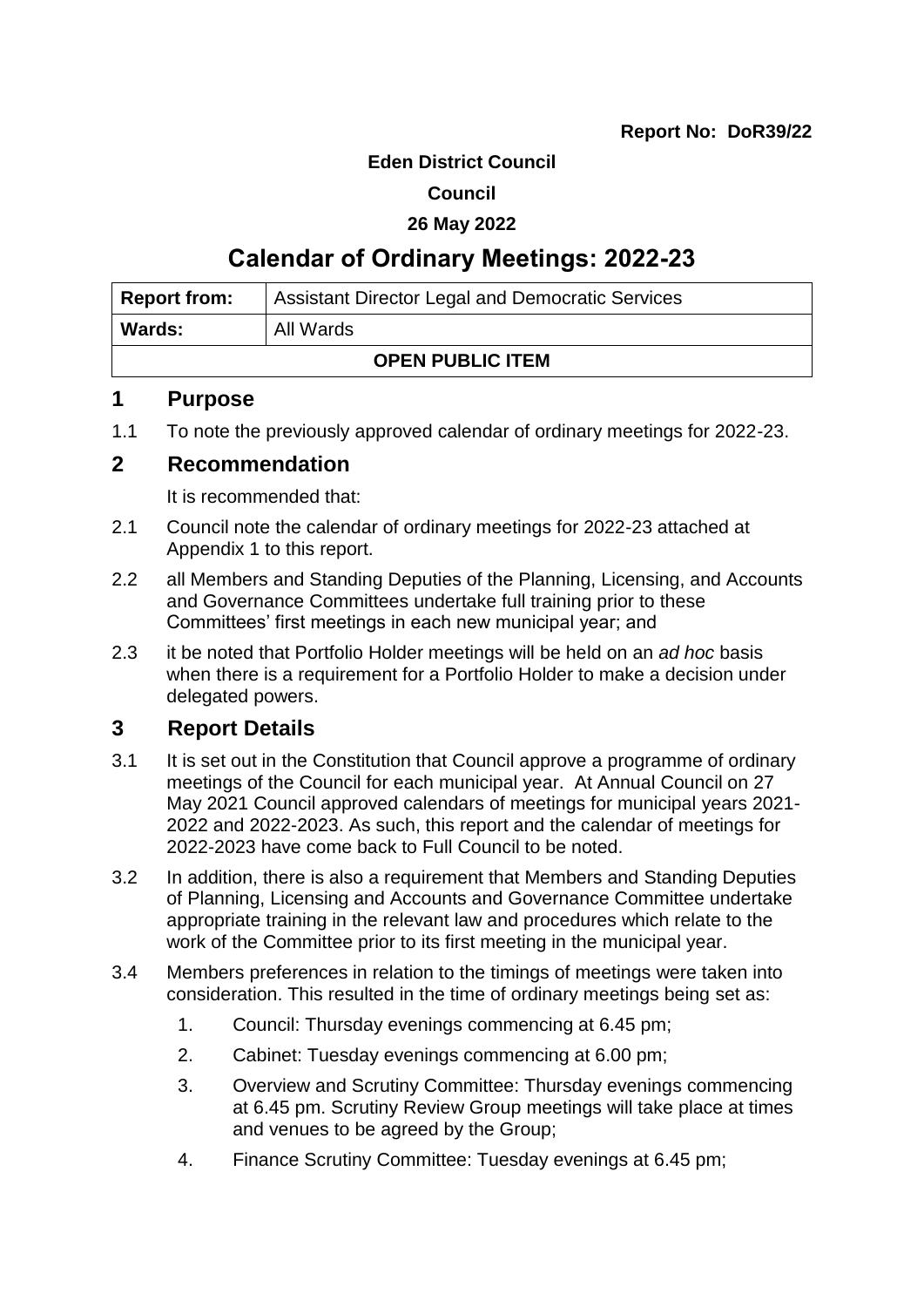- 5. Accounts and Governance Committee: Thursday evenings commencing at 6.45 pm;
- 6. Planning Committee: Thursday mornings at 9.30 am. Planning Site Visit meetings are scheduled to take place on a Thursday with the time and venue being agreed at the preceding full Planning Committee meeting;
- 7. Licensing Committee: as and when required and as far as possible, on the first Wednesday of the month at 9.30 am;
- 8. Human Resources and Appeals Committees and Sub-Committees will be convened as and when required; and
- 9. In addition to the above, Members will note that it was agreed by Council at its meeting on 25 March 2021 that formal Portfolio Holder meetings, held for the purposes of using delegated powers to make decisions, will be as and when required on a date to be agreed with the relevant Portfolio Holder.
- 3.5 Meetings of the Council's Committees have been scheduled to take place at the Town Hall. There remains scope for meetings to be organised at alternative locations within the District should the need arise.
- 3.6 The Calendar also retains scope for additional or special meetings of the Council or its committees to be arranged should the need arise.

## **4 Policy Framework**

- 4.1 The Council has four corporate priorities which are:
	- Sustainable;
	- Healthy, safe and secure;
	- Connected; and
	- **Creative**
- 4.2 This report meets the Sustainable corporate priority.

## **5 Consultation**

5.1 When the calendar of ordinary meetings 2022-23 was approved at 27 May 2021 the report was prepared based on Members' previously expressed preferences.

## **6 Implications**

#### **6.1 Financial and Resources**

- 6.1.1 Any decision to reduce or increase resources or alternatively increase income must be made within the context of the Council's stated priorities, as set out in its Council Plan 2019-2023 as agreed at Council on 7 November 2019.
- 6.1.2 This report contains provision for holding meetings at locations other than Council owned venues, a pertinent example being Planning Committee Site Visits. This will incur costs associated with the hiring of venues to conduct meetings. These costs will vary depending on the location of the venue.
- 6.1.3 All such costs will be met from existing budgets.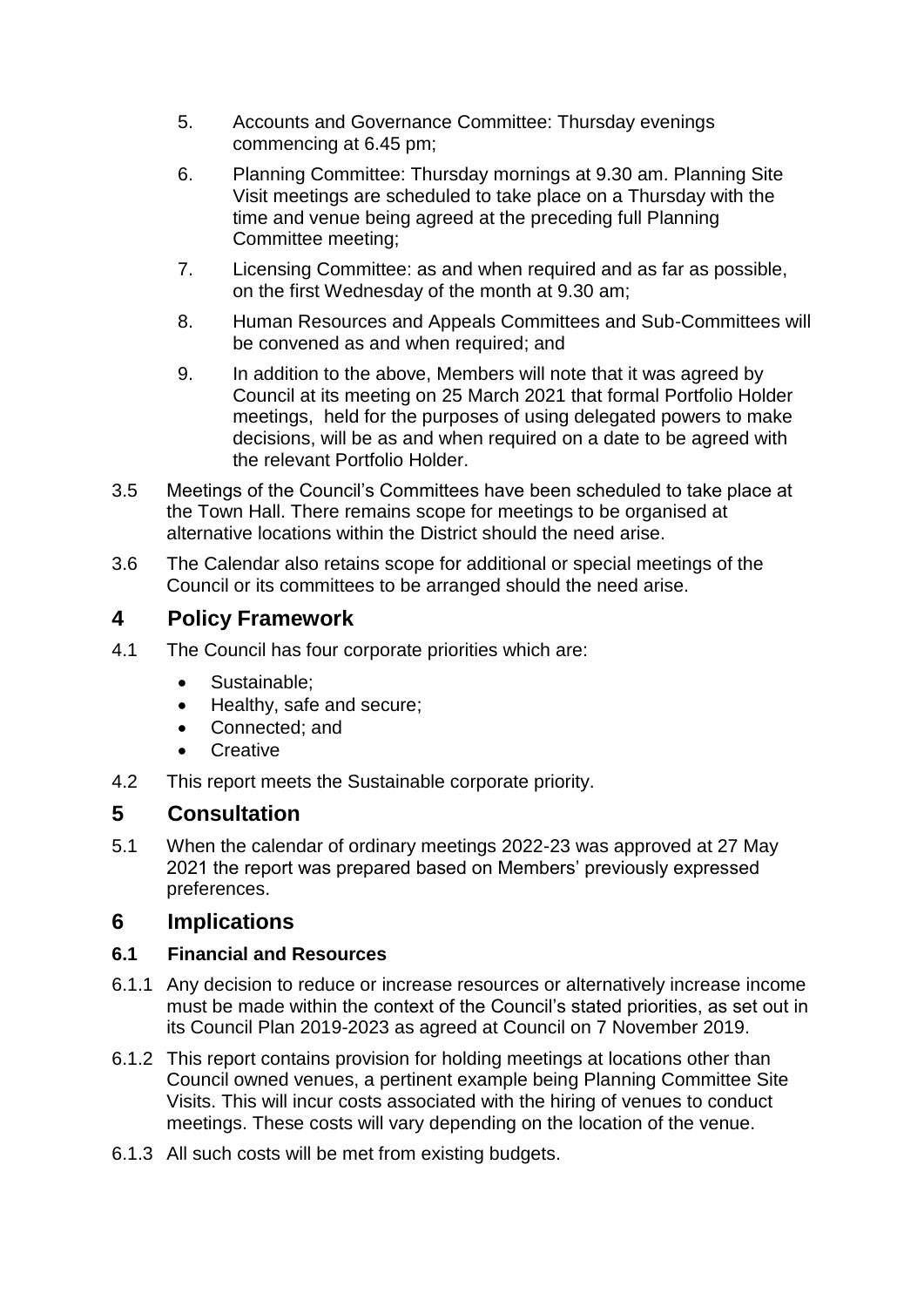#### **6.2 Legal**

6.2.1 The Council and Committee Procedure Rules set out in the Constitution prescribe that the Calendar of Ordinary Meetings comes before Full Council.

#### **6.3 Human Resources**

6.3.1 There are no human resources implications arising from this report.

#### **6.4 Environmental**

6.4.1 There are no environmental implications arising from this report.

#### **6.5 Statutory Considerations**

| <b>Consideration:</b>                                  | Details of any implications and proposed<br>measures to address:                                            |
|--------------------------------------------------------|-------------------------------------------------------------------------------------------------------------|
| <b>Equality and Diversity</b>                          | The report contains provision for the Council to<br>conduct meetings in the community where<br>appropriate. |
| Health, Social<br>Environmental and<br>Economic Impact | No implications arising from this report.                                                                   |
| <b>Crime and Disorder</b>                              | No implications arising from this report.                                                                   |
| Children and<br>Safeguarding                           | No implications arising from this report.                                                                   |

#### **6.6 Risk Management**

| <b>Risk</b>                                                                                                                                                                                                                         | <b>Consequence</b>                            | <b>Controls Required</b>                                                                                       |
|-------------------------------------------------------------------------------------------------------------------------------------------------------------------------------------------------------------------------------------|-----------------------------------------------|----------------------------------------------------------------------------------------------------------------|
| If the Council does not<br>set a calendar of<br>ordinary meetings there<br>is a risk that business<br>is not concluded and<br>that Members, Officers<br>and the public are<br>unaware of when<br>meetings are due to<br>take place. | May cause harm to the<br>Council's reputation | To publish the<br>Council's Calendar of<br><b>Ordinary Meetings,</b><br>making it accessible to<br>the public. |

## **7 Other Options Considered**

7.1 No other options considered.

### **8 Reasons for the Decision/Recommendation**

8.1 To note the previously approved calendar of meetings for 2022-23 municipal year.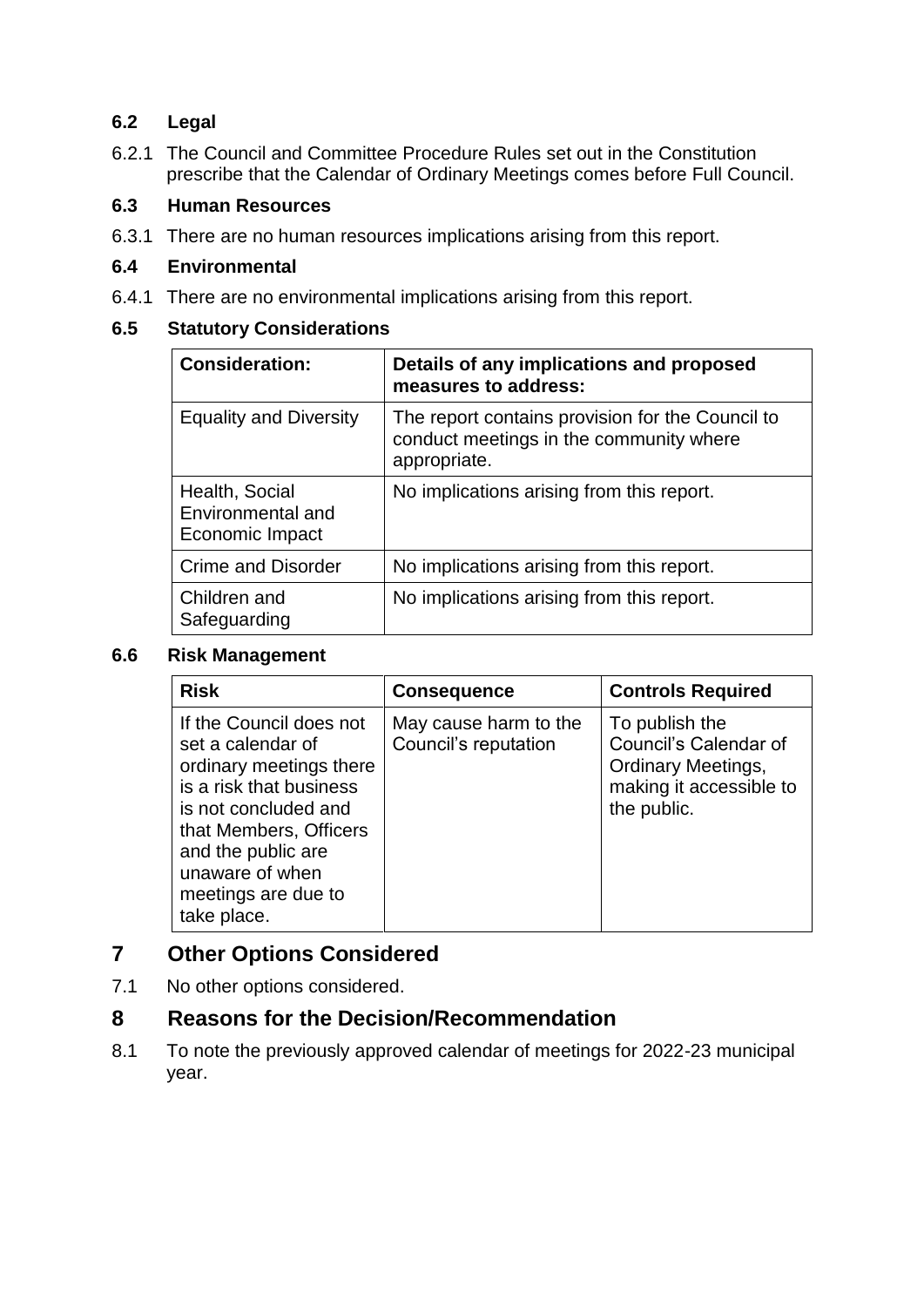**Tracking Information**

| <b>Governance Check</b>                  | <b>Date Considered</b> |  |  |
|------------------------------------------|------------------------|--|--|
| <b>Chief Finance Officer (or Deputy)</b> | 12 May 2022            |  |  |
| Monitoring Officer (or Deputy)           | 13 May 2022            |  |  |
| Relevant Assistant Director              | N/A                    |  |  |

**Background Papers: Proposed Calendars of Ordinary Meetings: 2021-22 and 2022-23 (G19/21)**

| <b>Appendices:</b>      | Appendix 1 - Calendar of Ordinary Meetings 2022-23 |
|-------------------------|----------------------------------------------------|
| <b>Contact Officer:</b> | <b>Lewis Powell, Democratic Services Officer</b>   |